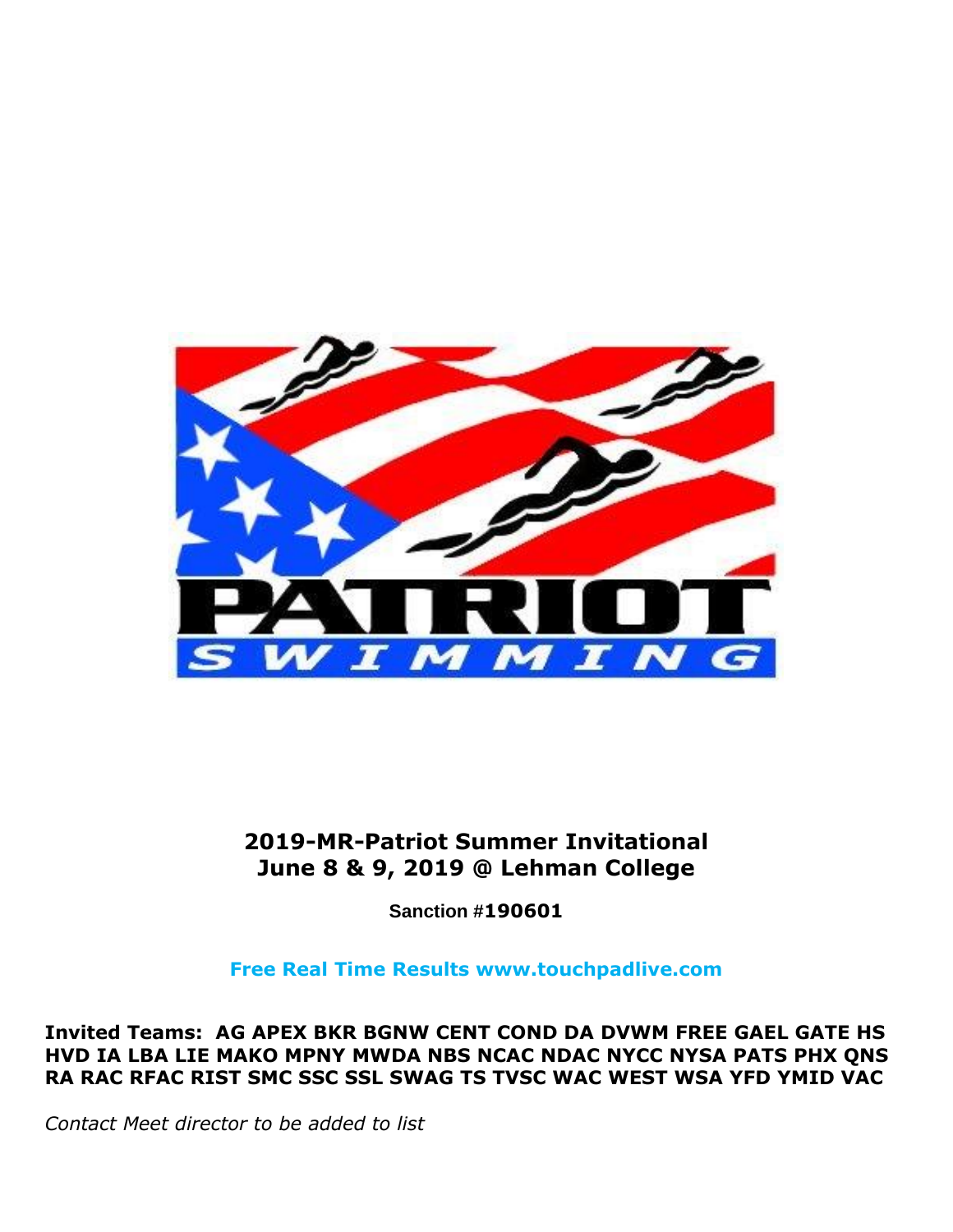# **2019-MR-Patriot Summer Invitational**

#### **June 8 & 9, 2019**

| <b>SANCTION:</b>                      | Held under the sanction of USA Swimming/Metropolitan Swimming, Inc., #190601                                                                                                                                                                                                                                                                                                                                                                                                                                      |  |
|---------------------------------------|-------------------------------------------------------------------------------------------------------------------------------------------------------------------------------------------------------------------------------------------------------------------------------------------------------------------------------------------------------------------------------------------------------------------------------------------------------------------------------------------------------------------|--|
| <b>LOCATION:</b>                      | <b>Lehman College APEX Aquatic Center</b><br>250 Bedford Park Boulevard West<br>Bronx, New York 10468                                                                                                                                                                                                                                                                                                                                                                                                             |  |
| <b>FACILITY:</b>                      | 8 Lane 50 Meter Pool utilizing Daktronic Timing System and Scoreboard<br>The pool Has been certified in accordance with Article 104.2.2C (4) The competitive course is 7-13 feet<br>deep. NO SMOKING ALLOWED IN THE BUILDING. Teams are expected to police and maintain<br>their areas on the pool deck. Athletes, parents and children are restricted to the pool area and stands.<br>Spectators and are not authorized to be in any other part of the building. Offenders will be ejected from<br>the facility. |  |
| <b>SESSIONS:</b>                      | Sat & Sun<br>8am Warm up 9am Start<br>2:00pm Warm up 3:00pm Start                                                                                                                                                                                                                                                                                                                                                                                                                                                 |  |
| <b>FORMAT:</b>                        | <b>Timed Finals</b><br><b>Deck Seeding</b>                                                                                                                                                                                                                                                                                                                                                                                                                                                                        |  |
| <b>ELIGIBILITY:</b>                   | Open to all USA Swimming/Metropolitan Swimming Inc. registered swimmers.<br>All swimmers participating in this meet must be registered by the first day of the meet.<br>Age on June 8, 2019 will determine age for the entire meet.                                                                                                                                                                                                                                                                               |  |
| <b>DISABILITY</b><br><b>SWIMMERS:</b> | Swimmers with disabilities are encouraged to attend. Contact the meet director if you need special<br>consideration. The athlete (or the athlete's coach) is also responsible for notifying the meet referee of<br>any disability prior to the competition.                                                                                                                                                                                                                                                       |  |
| <b>ENTRIES:</b>                       | Swimmers may enter 4 Individual events per session,<br>Deck Entries are NOT permitted. All Entries must be sent as a Hy-Tek file. Manual Entries will<br>NOT be accepted. Mail payment along with Hy-Tek Meet Entry Fee Report                                                                                                                                                                                                                                                                                    |  |
|                                       | Entries will be accepted On a first come first served basis, until the meet is full.                                                                                                                                                                                                                                                                                                                                                                                                                              |  |
|                                       | An email confirming receipt of entries if you provide an email contact. Contact Meet Director if you do not<br>receive such a report within 2 days of your original email. Your entries are considered NOT received until<br>you have gotten a confirmation.                                                                                                                                                                                                                                                      |  |
|                                       | U.S. Mail Payment to: Patriot Aquatics, PO Box 484, Jefferson Valley, NY 10535<br>Email Entries/Confirm Entry Receipt: patriotentries@gmail.com                                                                                                                                                                                                                                                                                                                                                                   |  |
| <b>DEADLINE:</b>                      | May 17, 2019. Entries received after the entry deadline will only be accepted if the meet is not full.                                                                                                                                                                                                                                                                                                                                                                                                            |  |
| <b>ENTRY FEE:</b>                     | An entry fee of \$6.00 per individual event, \$5.00 Per Swimmer Surcharge<br>Make check payable to: Patriot Aquatics.<br>Payment must be received by May 17, 2019 for email entries. Failure to pay entry fees by this deadline<br>could result in teams being barred from the meet.                                                                                                                                                                                                                              |  |
| <b>WARM-UP:</b>                       | General Warm up in effect. Sprint lanes will be available 20 minutes prior to the end of each<br>warm up. Lanes 1 & 8 will remain General warm up during sprints.                                                                                                                                                                                                                                                                                                                                                 |  |

**SCRATCHES:** Coaches will be given scratch sheets upon check-in for each session. All scratches are due no later than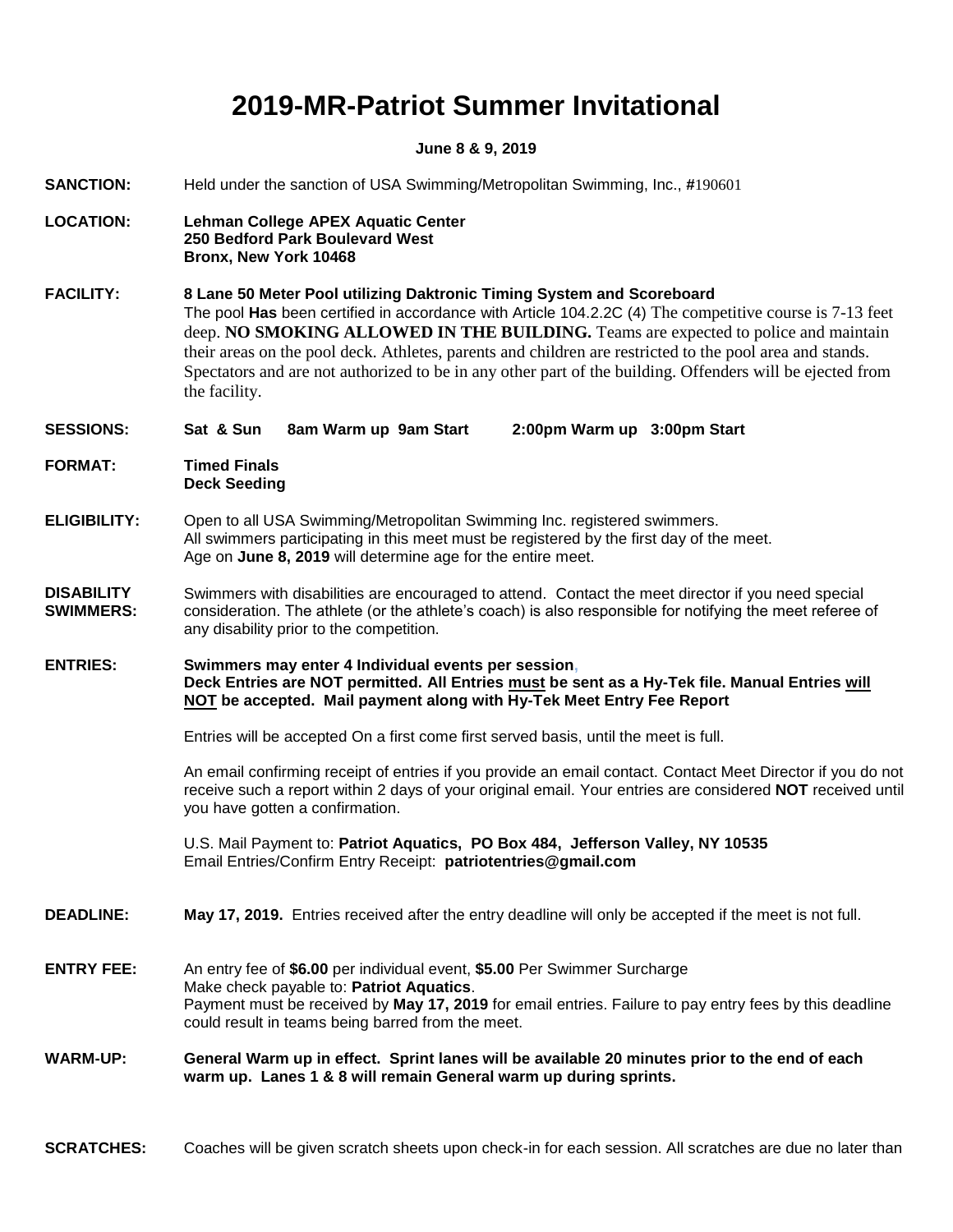30 minutes prior to the start of the session. Coaches are asked to indicate clearly individual events scratches and which swimmers will not be participating in the session. **COACHES:** In accordance with Metropolitan Swimming Inc. Policy, only those coaches who display current, valid USA Swimming credentials will be permitted to act in a coaching capacity at this meet. Coaches who do not possess these credentials will be required to leave the deck area. **AWARDS: Medals 1-3, Ribbons 4-8. OFFICIALS: Meet Referee**: **Felicity Marinello E-mail: flickdance@msn.com** Officials wishing to volunteer should contact Meet Referee by **June 6th. Admin Official: Wendy Martinez MEET DIRECTOR: Robert Vializ, patriotentries@gmail.com 914 497 4716 RULES:** The current USA Swimming Rules and Regulations will apply. **The USA Swimming Code of Conduct is in effect for the duration of the meet.** The overhead start procedure may be used at the discretion of the meet Referee. **SAFETY:** Metropolitan Safety and Warm-up procedures will be in effect. Marshals will be present throughout warmups and competition, and have the authority to remove, with the concurrence of the meet Referee, any swimmer, coach, club, or spectator for failure to follow the safety rules. Any swimmer entered in the meet must be certified by a USA Swimming member coach as being proficient in performing a racing start or must start each race from within the water. When unaccompanied by a member-coach, it is the responsibility of the swimmer or the swimmer's legal guardian to ensure compliance with this requirement Deck Changing is Not permitted. Operation of a drone, or any other flying apparatus, is prohibited over the venue (pools, athlete/coach areas, spectator areas and open ceiling locker rooms) any time athletes, coaches, officials and/or spectators are present. **DISCLAIMER:** Upon acceptance of his/her entries, the participant waives all liabilities and claims for damages against **The City of New York, Lehman College Apex Aquatic Center, Patriot Swim Team**, Metropolitan Swimming Inc., USA Swimming Inc., their agents or representatives for injuries to anyone during the conduct of the meet.. **AUDIO/VISUAL STATEMENT Photographic Policy ADMISSION: The use of audio or visual recording devices, including a cell phone or tablet device, is not permitted in changing areas, rest rooms or locker rooms. Photography, of any kind, is not permitted behind the starting platforms**  Any photographer or videographer, who intends to take pictures at a Metropolitan Swimming Sanctioned meet, must complete and submit a Photographer Registration Form to the Meet Director before commencing Activity. Forms are available on the Metropolitan Swimming website as Well as from the Meet Director. **\$5 Admission Fee, \$3 for Programs MERCHANTS: Food and Beverage Concessions provided by Patriot Swim Team. Swim Equipment by Metro Swim Shop PARKING: Parking is \$10 in The North Lot (alongside the reservoir) There is also ample free and metered street parking however be sure to read all signs to avoid costly parking tickets. (Parking fees are set and collected by Lehman College and subject to change at the discretion of Lehman College and without prior notice or consultation with the Patriot Swim Team**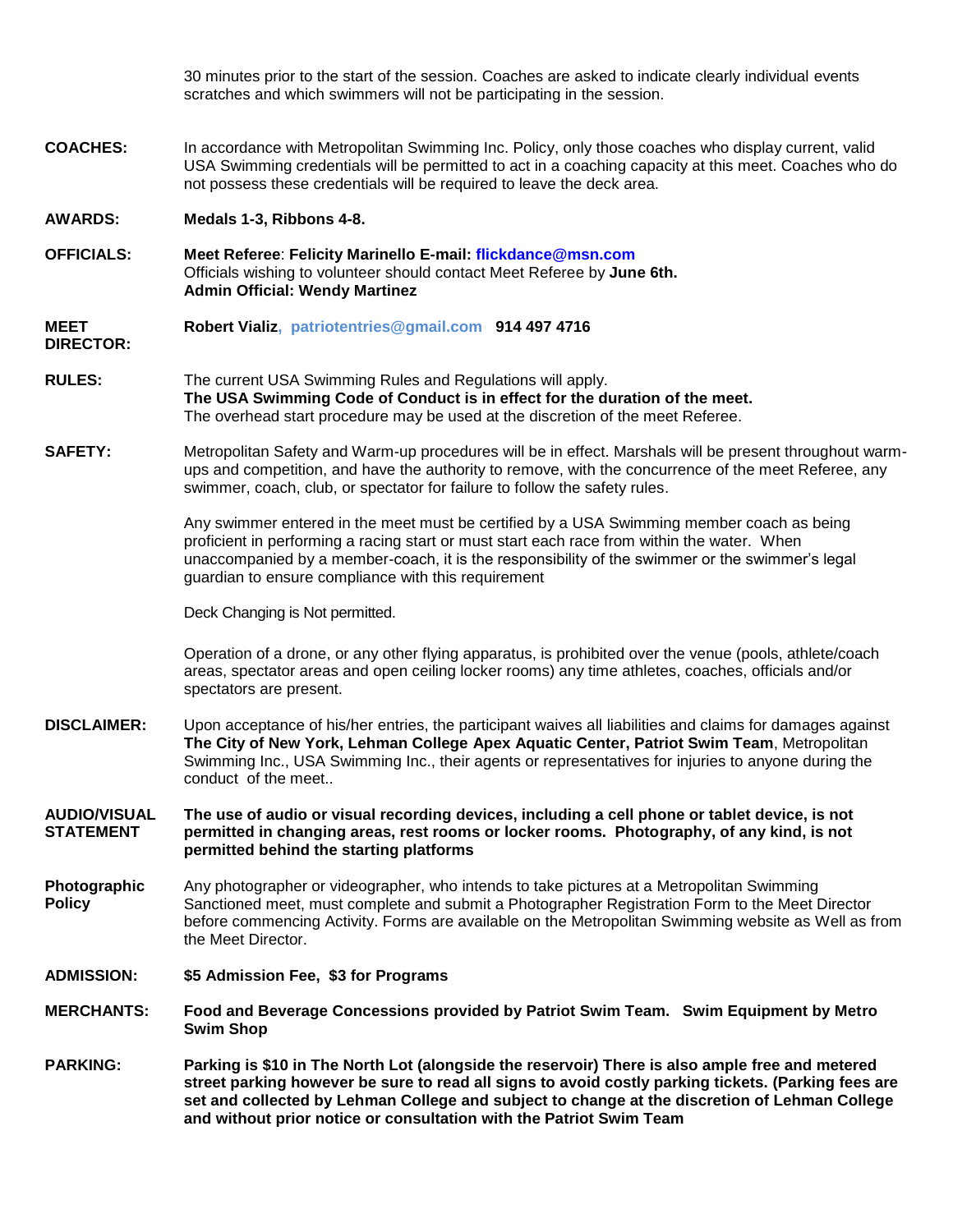# **2019-MR-Patriot Summer Invitational**

**June 8 & 9, 2016**

| <b>GIRLS</b> | <b>EVENT</b>            | <b>BOYS</b> |
|--------------|-------------------------|-------------|
|              | 11-12 200 Fly           | 2           |
| 3            | 9-10 200 Freestyle      | 4           |
| 5            | 11-12 200 Freestyle     | 6           |
| 7            | 9-10 100 Backstroke     | 8           |
| 9            | 8 & Under 50 Backstroke | 10          |
| 11           | 11-12 50 Backstroke     | 12          |
| 13           | 9-10 50 Breaststroke    | 14          |
| 15           | 11-12 50 Butterfly      | 16          |
| 17           | 9-10 50 Freestyle       | 18          |
| 19           | 8 & Under 50 Butterfly  | 20          |
| 21           | 11-12 100 Breaststroke  | 22          |
| 23           | 9-10 100 Butterfly      | 24          |
| 25           | 11-12 100 Freestyle     | 26          |
| 27           | 11-12 200 Breast        | 28          |

#### **Saturday Warm-up 8:00am Start 9:00am**

#### **Saturday Warm-up 2:00pm Start 3:00pm**

| <b>GIRLS</b> | <b>EVENTS</b>               | <b>BOYS</b> |
|--------------|-----------------------------|-------------|
| 29           | 13 & Older 400 IM           | 30          |
| 31           | 13 & Older 200 Freestyle    | 32          |
| 33           | 13 & Older 100 Backstroke   | 34          |
| 35           | 13 & Older 200 Breaststroke | 36          |
| 37           | 13 & Older 100 Butterfly    | 38          |
| 39           | 13 & Older 50 Freestyle     | 40          |